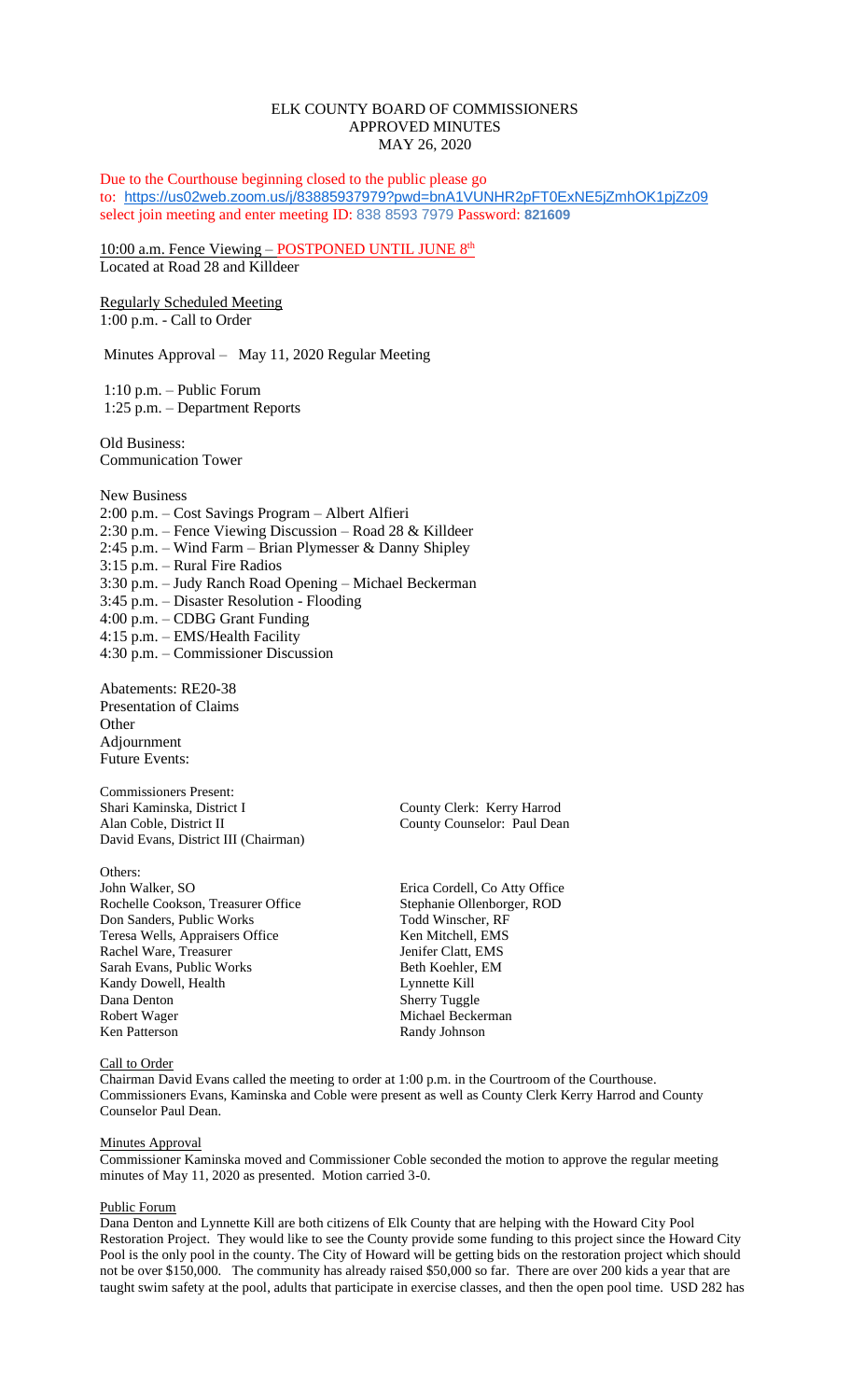utilized their 21st Century Grant to bus students to the pool. Mrs. Denton and Mrs. Kill will contact USD 283 to see if they would be interested and visit with the surrounding cities within the county. The Commissioners feel the pool is great resource but they would like to talk to Howard City to see what plans they have.

# EMS

Ken Mitchell presented the monthly report for April. The EMS department had 12 runs with collections totaling \$8,005.20. Ken Mitchell and Jenifer Clatt's CPR instructor cards have been renewed and everyone's CPR certifications are up to date now.

## Rural Fire

Todd Winscher stated the building frame on the Longton Rural Fire barn is up.

# Public Works

#### Road

Don Sanders stated due to the rain there are several areas damaged. Mr. Sanders presented the biennial bridge inspection contract from Kirkham & Michael. This will be for 132 bridges at a cost of \$124.75 for each bridge totaling \$16,467.00. Kirkham & Michael would like to start the inspections in July. Chairman Evans moved and Commissioner Coble seconded the motion to go into agreement with Kirkham & Michael for engineering services for the biennial bridge inspections for a total of \$16,467.00. Motion carried 3-0. There is no start date yet on the low water bridge on Road 7. Mr. Sanders stated Kent Kincheloe has been hired. Mr. Kincheloe has his Class A CDL and will be working in the Southwest part of the County.

# Noxious Weed

Don Sanders stated they have started spraying johnson grass. Mr. Sanders stated Dylan Full has been hired and is running the mower and brush cutter.

## Maintenance

The permanent pass through window should be complete by June 8, 2020.

### Executive Session 1:30 p.m.

Commissioner Coble moved and Commissioner Kaminska seconded the motion to go into executive session for 5 minutes to discuss non-elected personnel with Kerry Harrod and Paul Dean present. Motion carried 3-0.

Back in session 1:35 p.m. No action taken.

#### Executive Session 1:40p.m.

Commissioner Kaminska moved and Commissioner Coble seconded the motion to go into executive session for 10 minutes to discuss non-elected personnel with Don Sanders and Paul Dean present. Motion carried 3-0.

Back in session 1:50 p.m. No action taken.

## Executive Session 1:50 p.m.

Commissioner Kaminska moved and Commissioner Coble seconded the motion to go into executive session for 10 minutes to discuss legal matters with Paul Dean present. Motion carried 3-0.

Back in session 2:00 p.m. No action taken.

# Cost Savings Program

A discussion regarding a cost savings program on the County's telephone bills was had with Al Alfieri and Robert Wager with Granite. There would be a monthly savings on \$817.78 a month with no risk to the County and no contracts. Commissioner Coble moved and Commissioner Kaminska seconded the motion to go into an agreement with Granite to save money on the AT&T bill as long as the County will retain the lines. Motion carried 3-0.

### Fence Viewing

Chairman Evans moved and Commissioner Coble seconded the motion to hold a fence viewing at 10:00 a.m. on Monday, June 8, 2020 located at Road 28 and Killdeer. Motion carried 2-0.

#### Communication Tower

Beth Koehler stated the County has received a contribution in the amount of \$5,000 for the repeaters from Enel Green Power North America. Mrs. Koehler stated all equipment has been installed. Dave with Action Communication is working to get internet connection for EMS and Sheriff Departments. A meeting will be held tomorrow at 10:30 a.m. with Dave and the applicable parties to discuss any remaining issues.

### Rural Fire Radios

Todd Winscher stated all equipment has been installed. The department needs to replace seven radios in the trucks and seven hand held radios because they are no longer programable and over 30 years old. The cost will be \$12,000 for the new radios. Commissioner Kaminska moved and Commissioner Coble seconded the motion to allocate funding out of the General Fund to purchase seven truck radios and seven hand held radios at an approximate cost of \$12,000 to be reimbursed by Rural Fire at the end of the year if possible. Motion carried 3-0.

#### Disaster Resolution – Flooding

Commissioner Kaminska moved and Commissioner Coble seconded the motion to approve Resolution 20-08 providing for a State and Local Disaster Emergency for Elk County due to flooding. Motion carried 3-0.